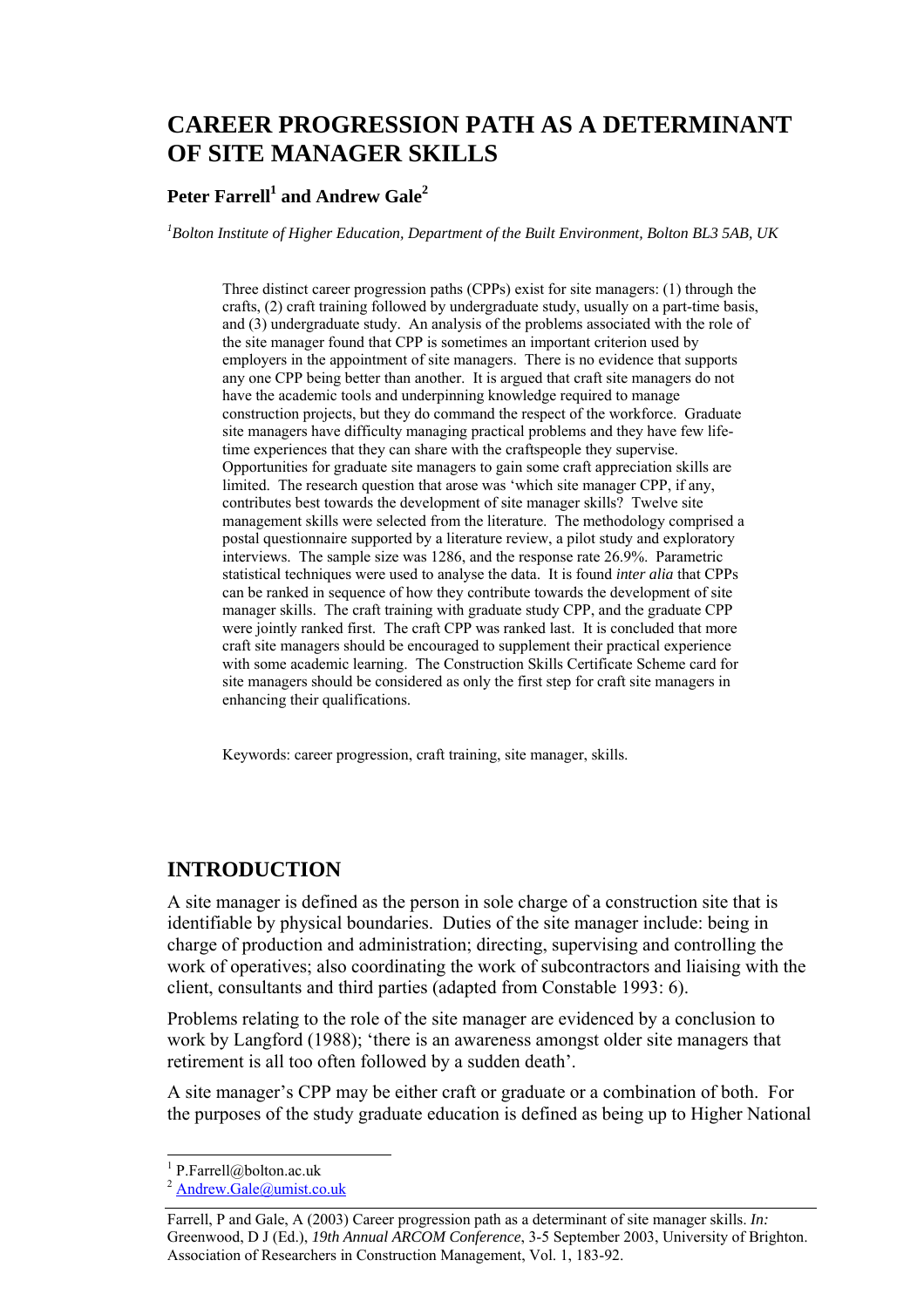Certificate (HNC) level or equivalent and above. It can be argued that craft site managers do not have the academic tools and the underpinning knowledge required to manage construction projects. Graduate site managers may have difficulty managing practical problems, and they have few common life experiences that can be shared with the craftspeople they supervise (Healey and O'Loughlin 1994: 9). Craft training combined with graduate education may best seem to develop site manager skills; however opportunities to achieve both qualifications are limited and difficult. In some companies the CPP of the individual is a key criterion in the recruitment process, indeed advertisements appear in the national press inviting applications only from persons with a particular CPP. However there is no evidence in the literature to support any particular CPP. The study starts with the question, 'which site manager CPP is best?, and the question becomes the determinant of the key hypothesis:

Site manager career progression path (independent variable) influences those skills that contribute to the successful outcome of construction projects (dependent variable).

# **METHODOLOGY**

The study commenced with a review of the literature (Farrell and Gale 1996, 1999a, 1999b, 1999c and 2000) and a pilot study (Farrell and Gale 1998). Semi-structured interviews were conducted with four practising site managers. The main research instrument was a postal questionnaire.

The population for the study was practising site managers. The precise population parameters were difficult to define. It could be estimated that there were 58 000 managerial staff employed by contractors in all sectors of construction in 1997 (DETR 1997). The term 'managerial staff' can have a broad definition; not all managers will have experience as a site manager. The number of site managers is lower than this figure, but it could not be determined from available data. The study was concerned with new build construction sites of medium value - defined as those in the range £1 million-£10 million -, and on projects where the Joint Contracts Tribunal Standard Form of Contract 1980 (JCT 80) was agreed between the employer and the contractor.

The postal survey sample comprised 1 285 companies or persons. Subjects were identified primarily through two sources: (1) members of the Chartered Institute of Building who had registered with the Institute an interest in site management; and (2) contractors identified by their listing in Construction News Top 100, Building Magazine Top 500 Companies, Building Employers Confederation Directory and Yearbook and Chartered Building Companies.

A total of 346 responses were received; a response rate of 26.9%. Thirty people returned the questionnaire incomplete. Two responses were not used because they contained substantive missing data. Only 193 responses were used in the main analysis. The remaining 153 respondents did not meet the population inclusion criteria; they were generally from senior line managers and service staff.

To test the hypothesis the research instrument asked the respondents to grade all three CPPs for how they contributed towards the development of site manager skills. A grade was given for twelve skills: leadership, social skills, decision making, verbal communication, written communication, numeracy, information technology, technical skills, organizational skills, managing change, judgement and managing self.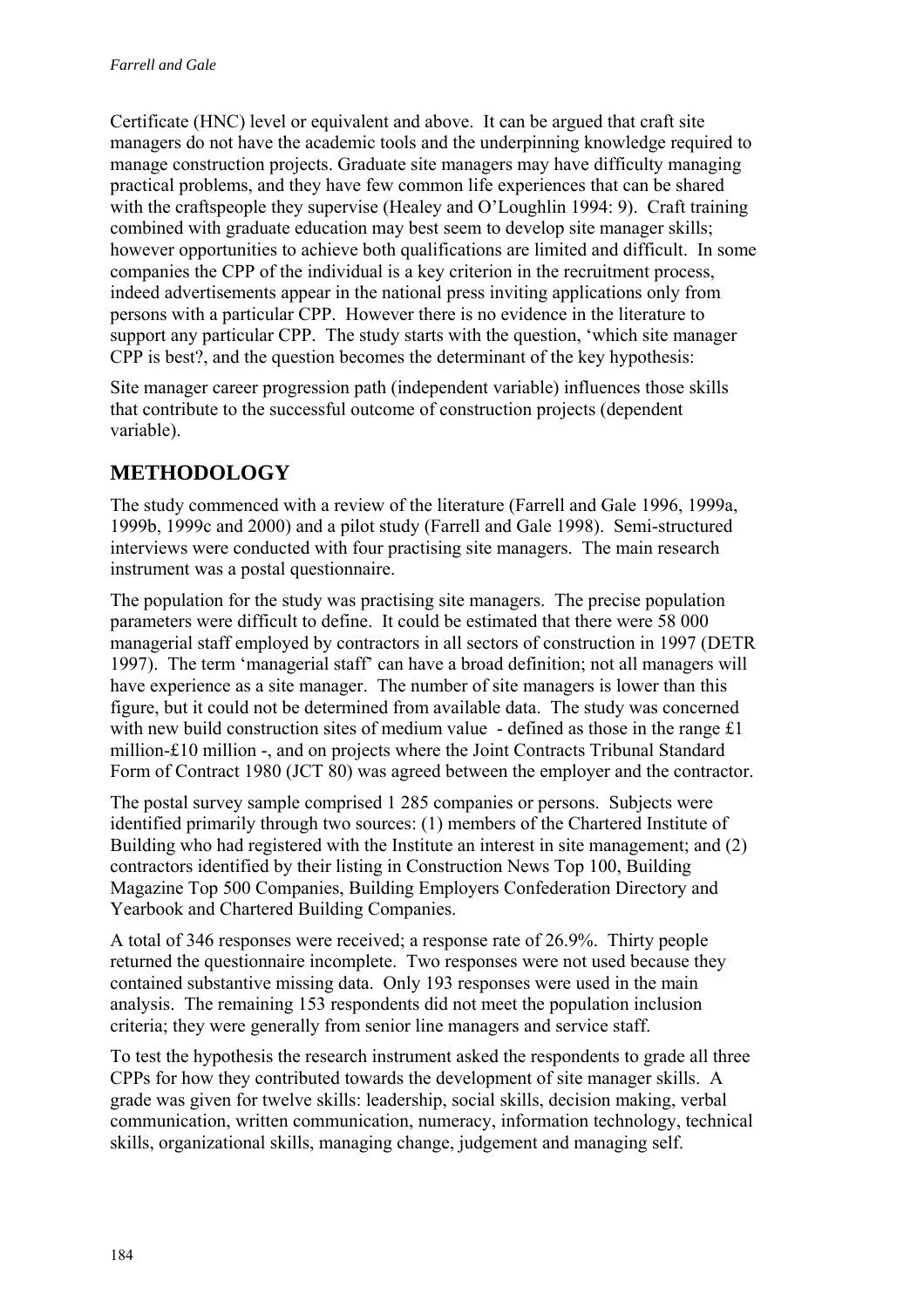A five-point scale was used, as suggested by Fink (1995: 53). Labels were given to each individual grade to assist in reliability ratings; thus grade four was labelled 'contributes very significantly to skill development', grade three 'contributes significantly …', grade two 'contributes moderately …', grade one 'contributes a little …' and grade zero 'does not contribute …'. Summated multiple item scales were used to test the hypothesis, thus a total score is calculated for how each of the three CPPs contributed to the development of site manager skills. The total score was the summated mean of the grades recorded for the twelve skills; the maximum score was forty-eight and the minimum score was zero. The scale was then converted to a 100 point scale by multiplying by the factor 2.08 (e.g.  $24 \times 2.08 = 50\%$ ,  $48 \times 2.08 =$ 100%). The percentage symbol was used to resemble an examination type scale, assisting interpretation.

The independent variable in the study was the three different CPPs, viz: (1) through the crafts, (2) craft training followed by undergraduate study, and (3) undergraduate study. The dependent variable in the study was the CPP gradings. The demographic details of respondents were considered as intervening variables or subject variables. The study is a within subjects design, and tests are executed to determine whether there are differences between three groups, viz.: the three CPPs. The alpha level was set at  $p = 0.05$ .

The opinion scales within the survey questions were based on the underlying assumption that there is a 'true' opinion that is relatively stable, just as in the case of factual questions where there are true facts (Oppenheim 1992: 147).

## **ANALYSIS AND RESULTS**

Test results are detailed in tables 1 to 3 inclusive. Descriptive statistical analysis comprised calculation of mean scores and standard deviations. Mean scores were the basis for analysing where differences lie when significant results were found in both non-parametric and parametric statistical tests. Table 1 indicates the mean scores in each of the twelve site manager skills. It is noted in the analysis that there is a tendency for site managers to score their own background/CPP best. To eliminate the effect of respondent background, weighted mean scores were determined. The calculation merely comprised taking the mean of the means in each of the three separate backgrounds. Weighted mean scores, are shown in this Table 1.

#### **Reliability and validity**

External reliability (test and re-test) is not possible using anonymous surveys. It is acknowledged that opinion questions produce much less reliable results than factual questions (Oppenheim 1992: 143). Survey reliability is enhanced by use of the pilot survey, by large sample size (Litwin 1995: 4-5), and by the use of the multiple item scales (Oppenheim 1992: 147).

Two internal reliability checks (whether each scale is measuring a single idea) are used: (1) Spearman's non-parametric Rho correlation coefficient; each individual variable is paired with the total summated mean score for that category, and (2) Cronbach's alpha is calculated in each of the three CPP categories.

The range of the Spearman correlation coefficients is 0.45 to 0.74. An argument to suggest that the scale is reliable is supported by the Cronbach alpha scores detailed in Table 2, which range from 0.85 to 0.89.Litwin (1995: 45) refers to five measures of validity: (1) face validity assessed casually by lay people; (2) content validity assessed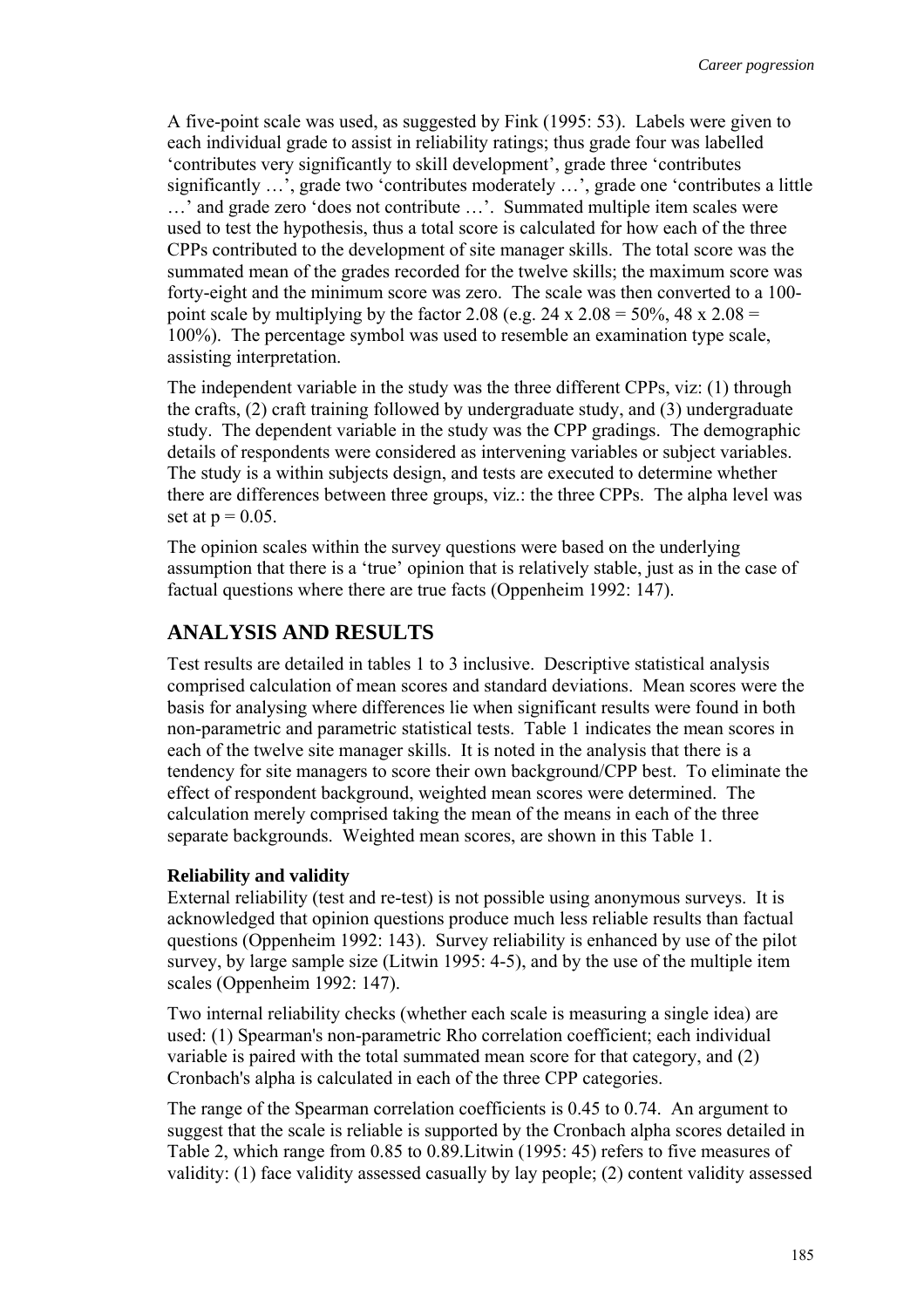| Site manager skills    | Craft CPP     | Craft/ graduate<br><b>CPP</b> | Graduate CPP  |
|------------------------|---------------|-------------------------------|---------------|
| Leadership             | 55.00 (57.50) | 76.50 (79.50)                 | 59.50 (58.50) |
| Social skills          | 57.00 (59.00) | 69.25 (70.50)                 | 61.50(63.00)  |
| Decision making        | 54.25 (58.50) | 75.75 (77.75)                 | 69.50 (69.50) |
| Verbal communication   | 56.00 (59.50) | 75.50 (78.00)                 | 70.25 (69.00) |
| Written communication  | 34.50 (37.25) | 73.00 (74.25)                 | 87.50 (87.75) |
| Numeracy               | 47.25 (51.50) | 72.50 (75.00)                 | 84.25 (84.25) |
| Information technology | 32.75 (37.75) | 68.00 (71.25)                 | 84.75 (85.00) |
| Technical skills       | 42.25 (49.75) | 73.25 (74.75)                 | 77.50 (77.00) |
| Organizational skills  | 59.25 (62.75) | 79.50 (81.25)                 | 68.25 (66.75) |
| Managing change        | 42.25 (46.00) | 71.50 (74.50)                 | 69.00 (69.75) |
| Judgement              | 61.50(65.25)  | 74.50 (76.50)                 | 59.00 (75.50) |
| Managing self          | 63.50 (67.50) | 77.00 (80.25)                 | 70.75 (70.25) |

**Table 1**: The contribution of three CPPs to the development of twelve site manager skills; mean scores on a 100-point scale

Key: CPP = career progression path. Figures in brackets are weighted means.

by a panel of say ten experts; (3) criterion concurrent validity, whereby data are correlated with an established 'gold standard' (4) criterion predictive validity, whereby data can be used to predict future performance using correlations, and (5) construct (convergent or divergent) validity which is established after years of experience with an established research instrument. The validity check within this study falls somewhere between the face validity and content validity checks as defined by Litwin. This is assured by the four exploratory interviews, and more particularly by feedback received from three construction professionals during the design stage of the research instrument.

## **Determining whether the data are parametric**

Tests were carried out to determine whether the data meet parametric or nonparametric criteria. Parametric data are required to meet three conditions: (1) the level or scale of measurement should be on interval or ratio scales; (2) the distribution of the population scores normal, and (3) the variances of variables in comparison groups or samples are homogeneous (Bryman and Cramer 1997: 117). Whether the data are parametric or non-parametric determines to some extent the type of statistical tests that can be applied to the data.

With respect to condition one, the opinion scale for individual questions (which ranges from zero to four) provides ordinal data; clearly a contravention of parametric data requirements. However, Bryman and Cramer (1997, p. 57) suggest that there is a compelling argument to treat the totals in multiple item scales as interval data. The total summed scale, having a range of 0 to 48, have been considered as interval data.

Condition two, compliance for normality, is checked by the application of four tests, as recommended by Tabachnick and Fidell (1996: 71-73): (1) the Kolmogorov-Smirnov test for one sample; (2) the Kurtosis test for distribution 'peakedness'; (3) the Skewness test for symmetry of the distribution, and (4) observation of variable frequency histograms with an overlay of a normal distribution superimposed. The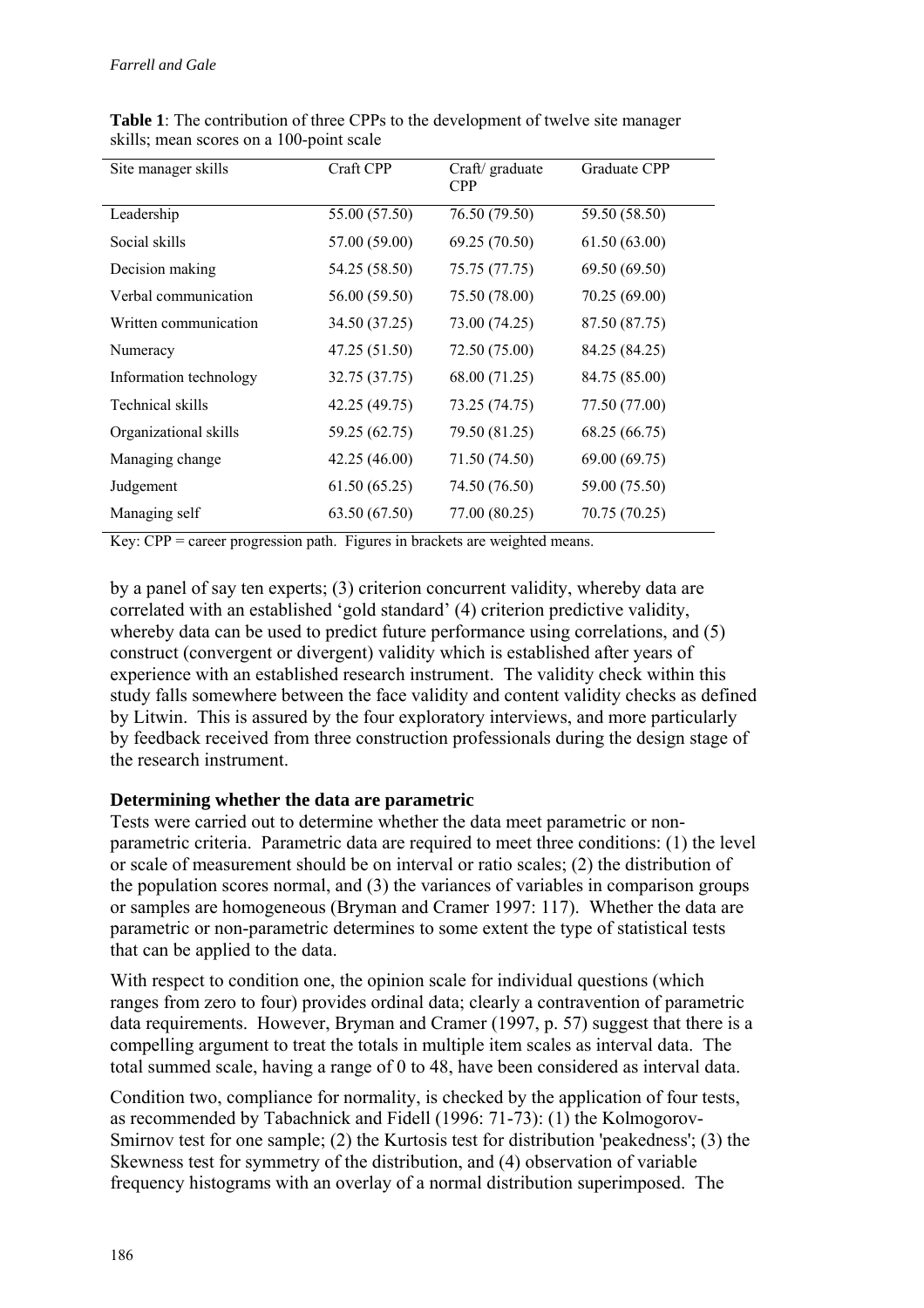Kolmogorov-Smirnov results in table 2 show  $p = 0.00$  in all three cases; the distributions were non-normal. In tests (2) and (3) the distribution was deemed normal if the values of Kurtosis and Skewness are zero, or nearly zero. Table 2 indicates that most of the Kurtosis and Skewness values are not zero, thus indicating a non-normal distribution.

Condition three, the variance ratio (square of the standard deviation) test, was undertaken as a test for homogeneity between variables. In paired comparisons the larger figure was used as the numerator and the smaller figure the denominator. The 'F' value in Table 2 of 1.89 was considered to be too large to permit the data to be classified as parametric.

It was proven by analysis that there are arguments to suggest that the data do not strictly meet the requirements of parametric data. It is however desirable to use the more powerful parametric tests. Boneau (1960) and Games and Lucas (1966), cited in Bryman and Cramer (1997: 118), artificially set up samples from populations which violated the conditions for parametric data. Tests on these samples were found not to differ greatly from tests on samples drawn from populations that do meet parametric data requirements. The parametric ANOVA tests are described as being robust enough to stand abuse and violations of parametric data requirements. There is also an argument that large sample size 'n' automatically implies that the data are parametric. Since there is some dispute in the literature as to whether the data meet parametric requirements, as a measure of prudence, both parametric and nonparametric data analyses are performed on the total summed scores. Analysis of grades relating to the twelve separate site manager skills is limited to non-parametric tests.

### **Testing the hypothesis using non-parametric techniques**

The Friedman non-parametric test for 'K' related samples was used to test the hypothesis. With respect to total summated mean scores, table 2 shows that a significant difference occured, with  $p = 0.00$ . Significant differences were also found in separate Friedman tests on the twelve site manager skills. The CPP were ranked in each category, according to the mean scores in table 1. The craft/graduate CPP contributes best in eight skills: leadership, social skills, decision making, verbal communication, organizational skills, managing change, judgement and managing self. The graduate CPP achieved the best score in written communication, numeracy, information technology and technical skills. The craft CPP achieved the worst score in all skills except judgement.

#### **Data homogeneity**

Demographic data of respondents were collated by the research instrument to detect whether differences found were really due to the effect of subject variables. The Kruskal-Wallis non-parametric test was used for three or more unrelated samples and the Mann-Whitney non-parametric test was used for two unrelated samples. The demographic subject variables considered were: (1) whether respondents had experience of the Joints Contract Tribunal Standard Form of Building Contract 1980 (JCT 80), (2) whether respondents had experience of new build projects, (3) whether respondents had experience of medium-size projects – those projects in the range of £1 million to £10 million,  $(4)$  age of respondents,  $(5)$  years' site management experience of respondents, and (6) respondents' own CPP. To avoid possible misunderstanding in the study, the CPP of the respondents is referred to as 'background'. Test results reported for total summated mean scores in table 2 show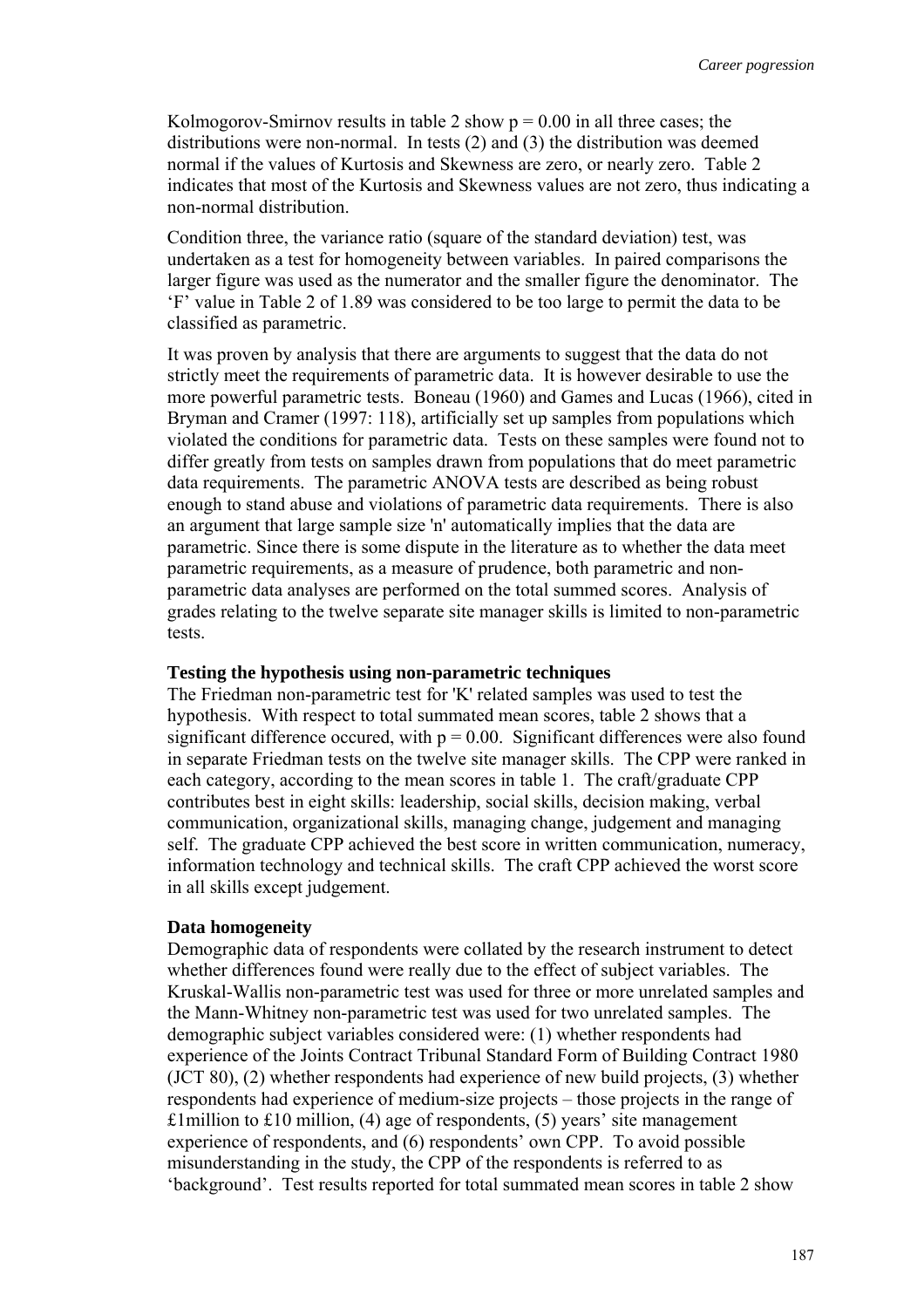### **Table 2**: Data summary and results

|                                                                | Total summed scores |                               |                        |  |  |  |
|----------------------------------------------------------------|---------------------|-------------------------------|------------------------|--|--|--|
|                                                                | Craft CPP           | Craft/ graduate<br><b>CPP</b> | Graduate<br><b>CPP</b> |  |  |  |
| Typical subject response: summed scores                        | 12                  | 37                            | 41                     |  |  |  |
| $(\text{minimum} = 0, \text{maximum} = 48)$                    |                     |                               |                        |  |  |  |
| Conversion to 100 point scale                                  | 25                  | 77                            | 85                     |  |  |  |
| Descriptive statistics                                         |                     |                               |                        |  |  |  |
| Mean grade $n = 193$                                           | 50.13               | 73.73                         | 71.42                  |  |  |  |
| Mean grade craft background $n = 30$                           | 46.69               | 47.86                         | 43.83                  |  |  |  |
| Mean grade craft/ graduate background $n = 56$                 | 45.31               | 48.31                         | 45.78                  |  |  |  |
| Mean grade graduate background $n = 106$                       | 41.98               | 46.75                         | 46.00                  |  |  |  |
| Weighted mean grade                                            | 44.60               | 47.64                         | 45.20                  |  |  |  |
| Standard deviation $n = 193$                                   | 77.80               | 62.80                         | 68.40                  |  |  |  |
| Equal variance checks                                          |                     |                               |                        |  |  |  |
| Variance $n = 193$                                             | 60.52               | 39.44                         | 46.79                  |  |  |  |
| Maximum 'F' ratio                                              |                     | 1.89                          |                        |  |  |  |
| Tests for normality $n = 193$                                  |                     |                               |                        |  |  |  |
| Kolmogorov-Smirnov 'p' value                                   | 0.00                | 0.00                          | 0.00                   |  |  |  |
| Kurtosis 'K'                                                   | $-0.02$             | 0.63                          | 1.79                   |  |  |  |
| Skewness 'S'                                                   | $-0.16$             | 0.52                          | 0.81                   |  |  |  |
| Visual inspection for normality                                | Yes                 | Yes                           | Yes                    |  |  |  |
| Test for reliability                                           |                     |                               |                        |  |  |  |
| Cronbach's alpha                                               | 0.89                | 0.87                          | 0.85                   |  |  |  |
| Non-parametric tests for data homogeneity: significance levels |                     |                               |                        |  |  |  |
| Mann-Whitney JCT80                                             | 0.56                | 0.59                          | 0.94                   |  |  |  |
| Mann-Whitney new build                                         | 0.76                | 0.51                          | 0.04                   |  |  |  |
| Mann-Whitney size                                              | 0.80                | 0.52                          | 0.85                   |  |  |  |
| Mann-Whitney age                                               | 0.02                | 0.35                          | 0.96                   |  |  |  |
| Kruskal-Wallis experience                                      | 0.41                | 0.25                          | 0.66                   |  |  |  |
| Kruskal-Wallis background                                      | 0.00                | 0.00                          | 0.87                   |  |  |  |
| Non-parametric tests for differences: significance level       |                     |                               |                        |  |  |  |
| Friedman test                                                  |                     | 0.00                          |                        |  |  |  |

that the data are substantially homogeneous with respect to all subject variables except for respondents' background. There is only one significant difference with respect to age ( $p \le 0.05$ ), and one difference with respect to new build experience; it can therefore be assumed that respondent backgrounds listed in this table did not influence opinion on the influence of CPP.

## **Testing the hypothesis using parametric techniques**

Application of parametric tests to the data was undertaken using the two-factor mixed factorial or mixed plot ANOVA. For this study only one within-subjects factor is relevant: CPP. Guided by results from the non-parametric tests, two between subject factors are included; respondent background and age.

The ANOVA executes a test to examine the following post-hoc hypothesis: 'the development of site manager skills is influenced by career progression path (CPP). Site managers' opinions on the influence of CPP is determined by their background and age'.

The main effect of age is not significant at  $p = 0.23$ . However, the key between subject factor of interest is the main effect of background with  $p = 0.00$ . Differences in background are explored by the one-way unrelated ANOVA, which is applied to the data to make comparisons on background at each level of the within subjects factor CPP; all test results are significant.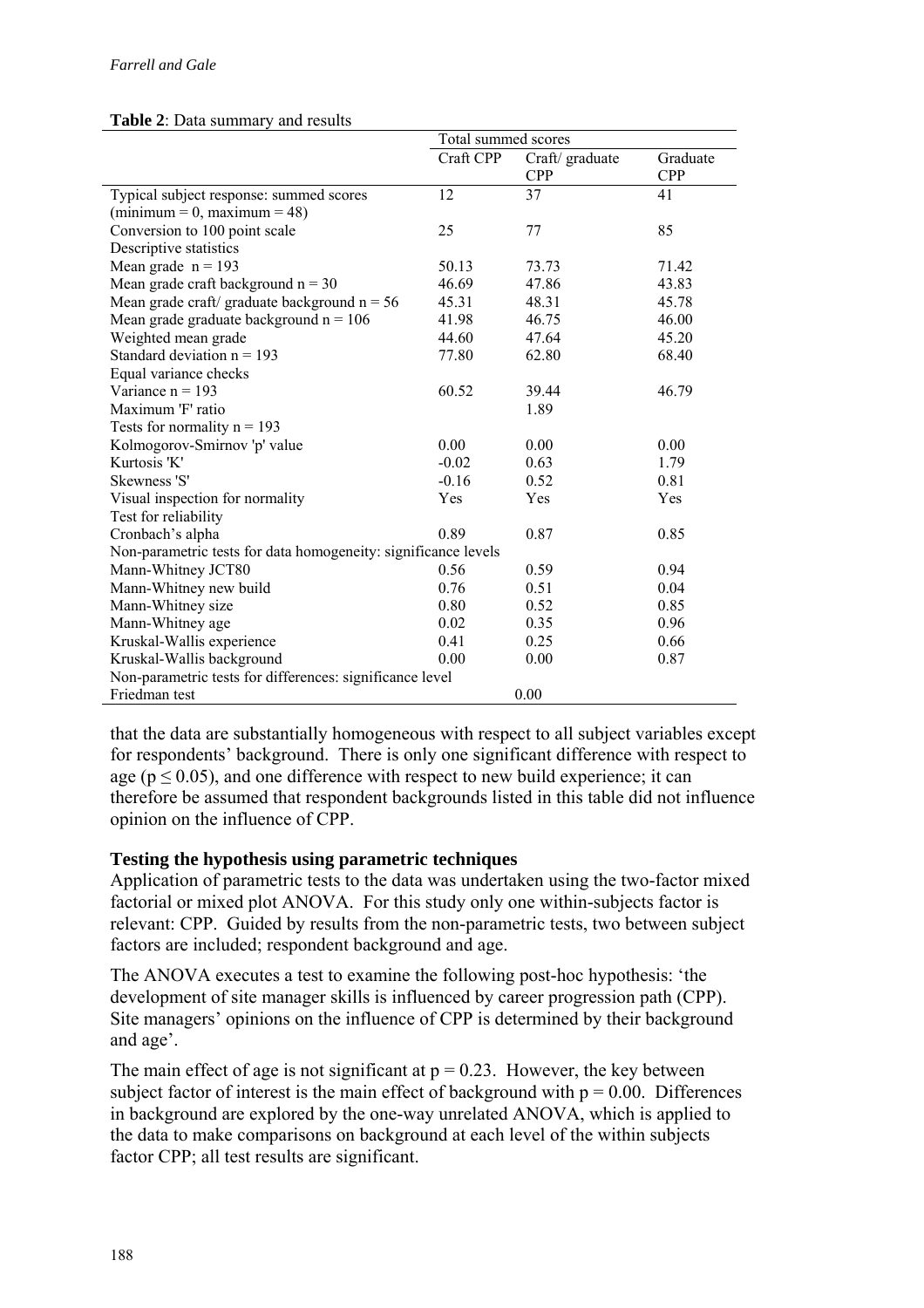|                             | Craft/graduate CPP | <b>Graduate CPP</b> | <b>Craft CPP</b> |
|-----------------------------|--------------------|---------------------|------------------|
| Highest possible mean score | 75.50              | 73.30               | 52.50            |
| Sample mean score           | 73.73              | 7142                | 50.13            |
| Lowest possible mean score  | 72.00              | 69.50               | 47.70            |

**Table 3**: Range for means at the 95% confidence interval

It is therefore noted that there is a tendency for site managers to score their own background/CPP best. As noted in Table 1, to eliminate the effect of respondent background, weighted mean scores are determined. Eye ball observation of the resulting data suggests that differences, as demonstrated by statistical tests on the raw data, still occur.

#### **Confidence intervals**

Confidence intervals are calculated and shown in table 3. These intervals are calculated in recognition that the mean scores used in the analysis and interpretation may not be truly reflective of the mean for the population.

According to Howell, (1995: 227-230) these data can be interpreted on the basis that the probability is 0.95 that the range 75.50 to 72.00, for the contribution of the craft/graduate CPP to site manager skill development, includes the population mean  $\mu$ .

It is noted that the interval for craft/graduate to graduate on SM skill development overlaps, and therefore it is not possible to distinguish between these two CPPs. The differences between the craft CPP and the other two CPPs for the development of SM skills are very large  $-69.50 - 52.50$ .

# **FINDINGS, CONCLUSIONS AND RECOMMENDATIONS**

Career progression paths were ranked in terms of how they contribute towards site manager skill development. Arithmetical means with respect to the development of SM skills showed a ranking of the three CPPs, in the order of joint first craft/graduate CPP and graduate CPP, and third craft CPP. Mean scores were 73.73, 71.42 and 50.13 respectively. Small differences between the craft/graduate CPP and the graduate CPP were not significant. The margin between the craft CPP and the other two CPPs (71.42 - 50.13), can be considered to be of a large magnitude. Analysis of the data for each of the twelve skills separately showed the craft/graduate CPP contributes best in eight of the twelve skills. The graduate CPP contributes best in four skills (which may be classified as the academic skills): written skills, numerical skills, IT skills and technical skills. Differences in tests on individual skills were statistically significant. In eleven of the twelve site manager skills the craft CPP is the 'worst' CPP for site managers.

The influence of respondent background on the results is found to be significant, but calculation of weighted means eliminates this effect. Other subject variables within the study do not influence the data set nor the conclusions.

This study did not make an attempt to rank or rate the importance of each skill. In the literature, Fryer (1979) found social skills and decision making skills to be important. In these skills, the craft/graduate CPP was found to be the lead route. It could therefore be argued that in respect of a summative judgement on SM skill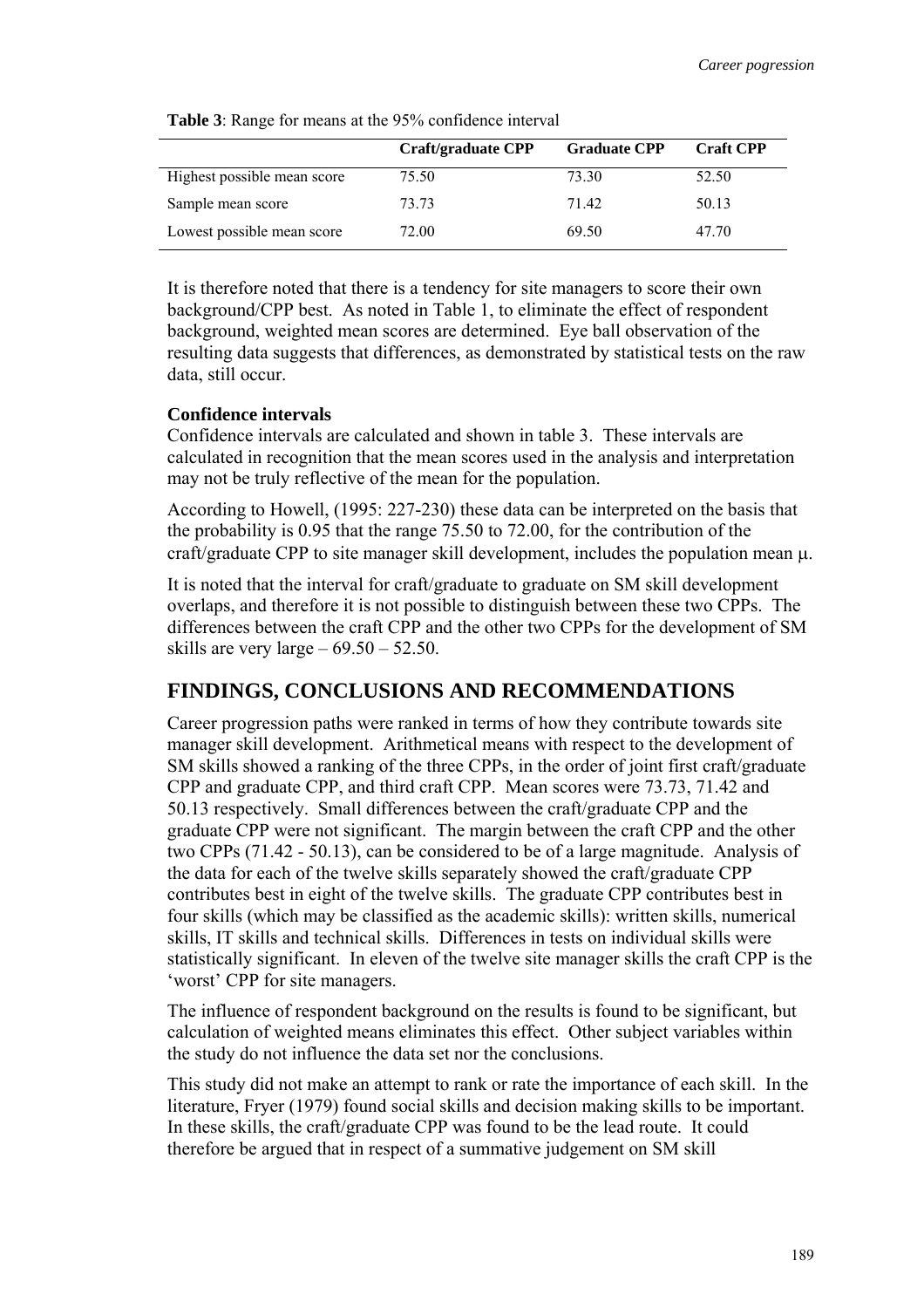development, the craft/graduate CPP should be rated more highly than the graduate CPP.

At the outset of the study it could have been reasonably anticipated that the craft/graduate would be the lead route. It was not anticipated that the graduate CPP would be of equal standing, nor that the craft CPP would achieve such poor scores. There is evidence in the construction press to show that employers frequently advertise SM positions for ex-craftspeople; also they may promote existing craftspeople within their own organization with no additional education or training.

This study and the literature (Lemarie 1982: 6) suggest that craft SMs benefit from exposure to academic study. It can be argued that craft training is not acceptable as a lone route into site management, particularly at a time when UK construction aspires to excellence and world class performance (Egan 1998). It is concluded that a craft SMs should receive training before being allowed to be the sole person in charge of a construction site.

Voluntary training schemes are not pervasive: Harris (1991: 3) suggests that the culture of many organizations is one whereby training is considered optional. Three existing initiatives are likely to contribute towards implementation of recommendations in respect of SMs originating in the crafts: (i) the return to direct employment status for craftspeople initiated by the Government and the Inland Revenue (Inland Revenue, 1998). This scheme will have the effect of increasing the pool of craftspeople who are potential SMs, (ii) the growth of national vocational qualifications and assessed experiential learning, and (iii) the site manager skills card initiative launched by the Construction Industry Training Board (CITB) parallel to its Construction Skills Certificate Scheme (CSCS. These initiatives are to be encouraged. But it can be argued that their ability to bring all SMs to craft/graduate, or graduate status is limited.

Further improvement may be sought through legislation. It is argued that all persons responsible for a construction site should have a national training certificate in safety management, which has more rigourous test regime than CSCS. It is recommended that an investigation be carried out to determine the practicality of legislation to ensure that all SMs possess a national training certificate in safety management. Safety may be 'used' as the vehicle to force otherwise unwilling organizations to expose their craft SMs to the education process. After completing programmes of study for a safety certificate, some craft SMs may be encouraged to develop their knowledge in other fields of construction. Legislation may be enforced alongside the review of the Construction (Design and Management Regulations) 1994 currently being undertaken by the Health and Safety Executive (HSE 2002). The concept may be 'sold' to the Government and the construction industry on the basis that SMs are responsible for the lives of people on construction sites, and therefore need appropriate education in this field.

# **REFERENCES**

Bryman, A and Cramer, D *(1997) Quantitative data analysis with SPSS for Windows.* London: Routledge

- Constable, P *(1993) The significance of craft training as a tool for site management.*  Unpublished MSc Dissertation. University of Bath
- DETR (1997) *Housing and construction statistics GB*. Part 2, No. 70. June Quarter. London: TSO.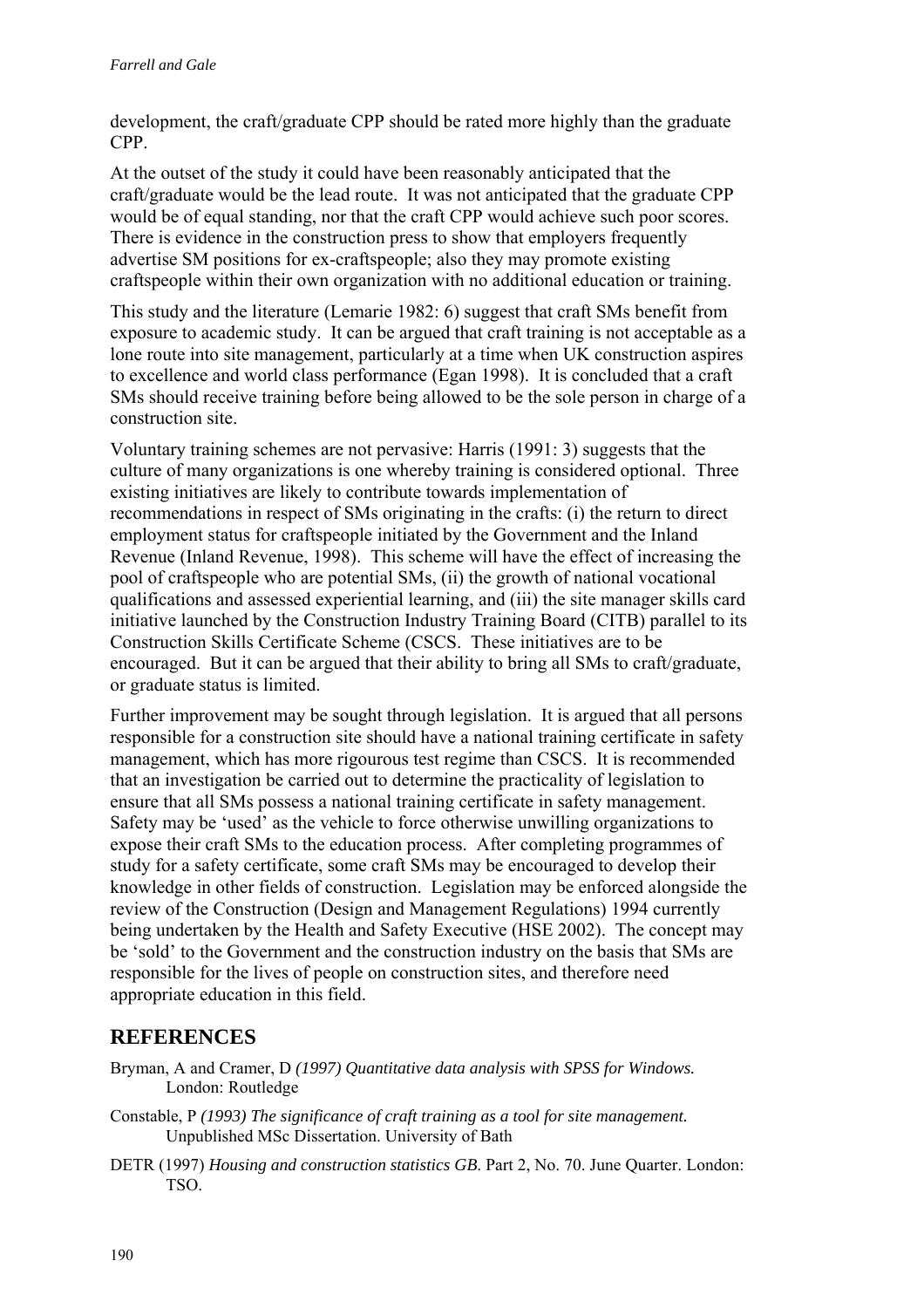- Egan, J (1998) *Rethinking construction*. The report of the Construction Task Force.. London: DETR. TSO
- Farrell, P and Gale, A (1996) Tasks of the site manager: a review of the literature. *Shaping Theory and Practice; CIB W65 Conference Proceedings.* Editors: Langford, D.A. and Retik, A. University of Strathclyde. London: E & FN Spon, pp. 659-668
- Farrell, P and Gale, A (1998) 'Career Progression Paths for UK Site Managers'. *COBRA 98 RICS Conference Proceedings*. Editors: Smyth, D and Grover, R. Vol. 1. Oxford Brookes University. pp. 111-123
- Farrell, P and Gale, A (1999a) 'The need to remove ambiguity from the role of construction site managers. *COBRA 99 RICS Conference Proceedings*. Editors: Baldry, D. and Ruddock, L. Vol. 2. University of Salford. 1-2 Sept. pp. 194-203
- Farrell, P and Gale, A (1999b) 'The influence of site manager career progression paths on the successful outcome of construction projects. *ARCOM 99 Conference Proceedings*. Editor: Hughes, W. Vol. 1. Liverpool John Moores University. 15-17 Sept. pp. 133- 141
- Farrell, P and Gale, A (1999c) *Construction site managers: an investigation into the career development and role of site mangers on medium-sized construction projects.* Unpublished PhD thesis. UMIST
- Farrell, P and Gale, A (2000) 'The Site Manager : role, education and training in the UK'. *Journal of Construction Research.* **1**, 43-52*.*
- Fink, A (1995) The survey handbook. *The survey kit.* London: Sage
- Fryer, B (1979) Managing on Site. *Building*. Vol. 236. 15th June. pp. 71-72
- Harris, F C (1991) Some views on education and training in the construction industry. *CIOB Technical Information Service No 140*. Editor, Harlow, P. Ascot: CIOB
- Hays, W L (1988) *Statistics*. 4<sup>th</sup>. Ed. London: Holt, Rinehart and Winston Inc.
- Healey, J and O'Loughlin, G (1994) *'Conquest' Skills Requirements for First Line Supervisors in the European Construction Industry'*. A project completed with the financial support of the Commission of the European Union. Regional Technical College: Limerick
- Howell, D (1995) *Fundamental statistics for the behavioural sciences.* 3rd Edition. California: Wadsworth
- HSE (2002) *Revitalising health and safety in construction; a discussion document*. London: **HSE**
- Inland Revenue (1998) *The new construction industry scheme* (CIS). Contractor Duties. Leaflet reference CIS FACT 3
- Kinnear, P R and Gray, C D (1997) *SPSS for Windows made simple*. East Sussex: L. Erlbaum Associates Ltd.
- Langford, V (1988) Stress, satisfaction and managers in the construction industry. *Occupational Psychologist*. **6**, 30-32
- Lemarie, M (1982) 'If a job is making money then it's good estimating; if it is losing money then it's bad supervision'. *Building Technology and Management*. June. Ascot: CIOB. pp. 6-7
- Litwin, M (1995) How to measure survey reliability and validity. *The survey kit.* London: Sage
- Oppenheim, A N (1992) *Questionnaire design, interviewing and attitude measurement*. 2<sup>nd</sup>. Ed. London: Pinter Publishers